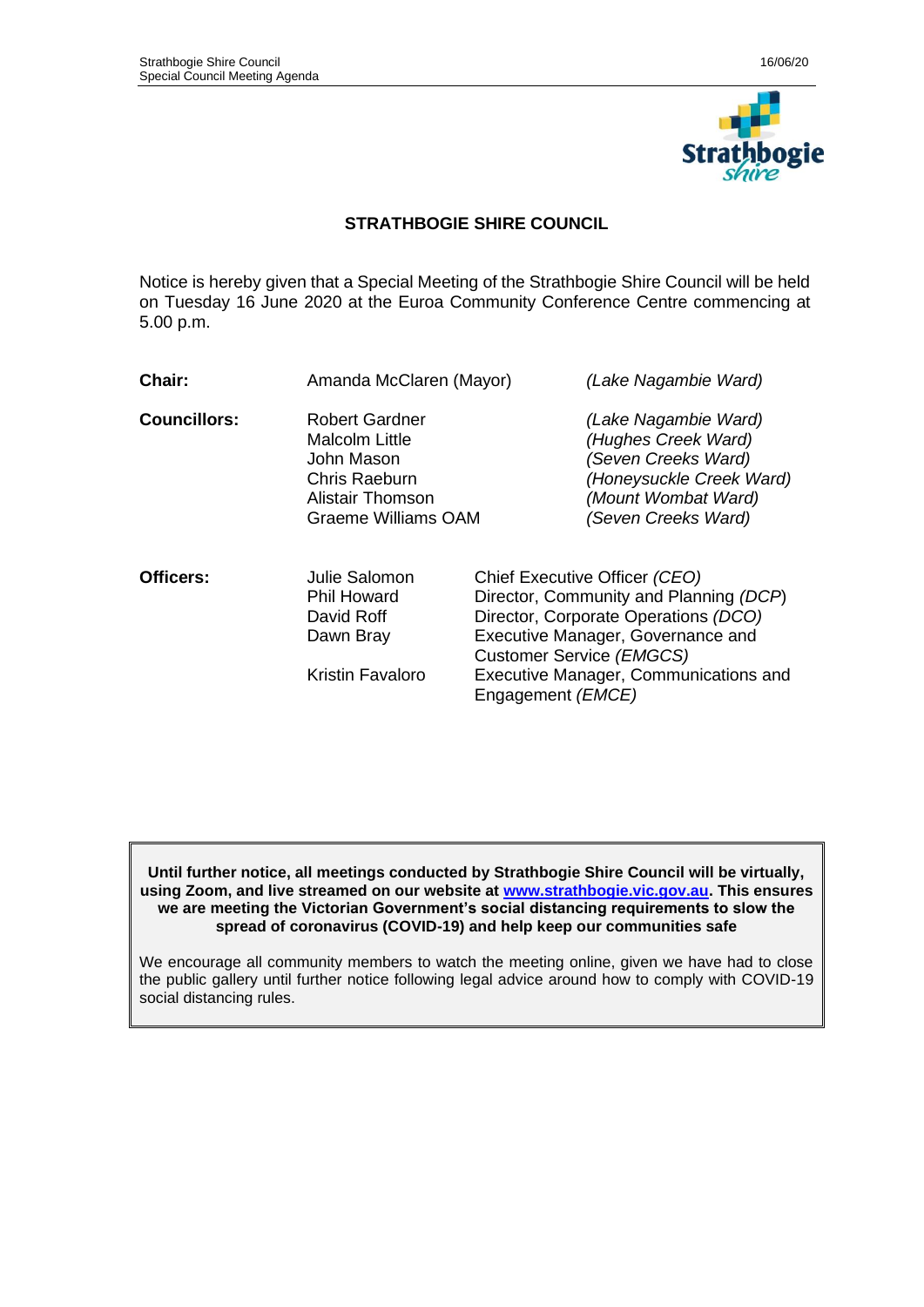# **BUSINESS**

- 1. Welcome
- 2. Acknowledgement of Traditional Land Owners *'I acknowledge the Traditional Owners of the land on which we are meeting. I pay my respects to their Elders, past and present'*
- 3. Apologies
- 4. Disclosure of Interests
- 5. Petitions

Council has received four Petitions to the draft 2020-21 Budget. These Petitions are noted as being received, and will be considered as submissions to the draft 2020-21 Budget.

- 6. Reports of Council Officers
	- 6.1 Climate Change
		-
		- 6.2 Infrastructure<br>6.3 Private Enterp Private Enterprise
		- 6.4 Public Institutions<br>6.5 Housing and Recr
		- 6.5 Housing and Recreation
		- 6.6 Tourism
		- 6.7 Organisation
- 7. Closure of Meeting to the Public
- 8. Confirmation of 'Closed Portion' Decision/s

# Julie Salomon **CHIEF EXECUTIVE OFFICER**

12 June 2020

An audio recording of this meeting is being made for the purpose of verifying the accuracy of the minutes of the meeting, as per Local Law No. 1 - Meeting Procedure (2014) or as updated from time to time through Council Resolution

Council does not generally permit individuals to make audio recordings of meetings. Individuals are required to make a written request addressed to the Council (Director, Corporate Operations) should they seek to obtain permission to do so.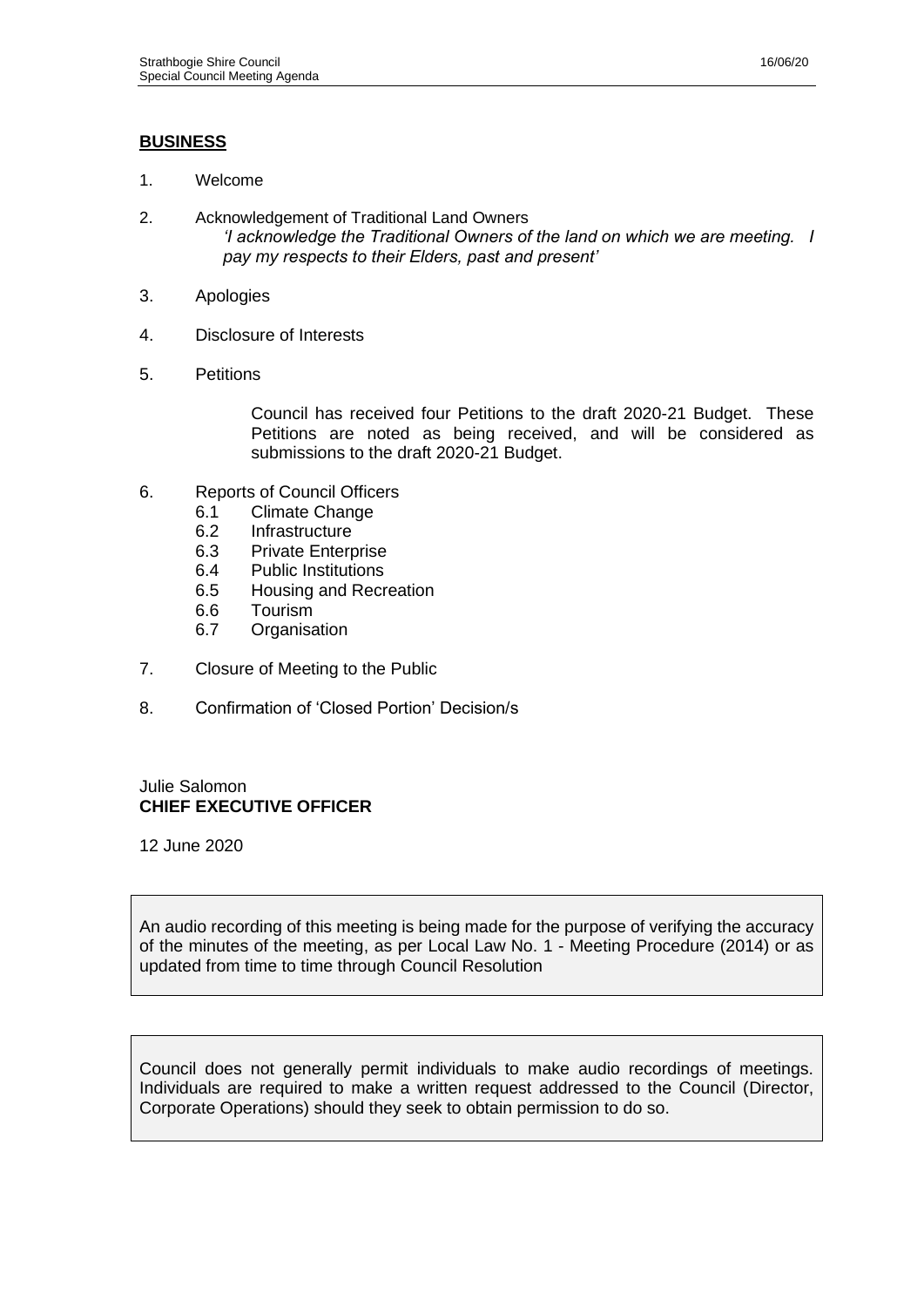# **REPORTS INDEX**

| 6.    | <b>REPORTS</b>                                                                                                                                                                                                      |  |
|-------|---------------------------------------------------------------------------------------------------------------------------------------------------------------------------------------------------------------------|--|
| 6.7   | Organisation                                                                                                                                                                                                        |  |
| 6.7.1 | 2017-2021 Strathbogie Shire Council Plan (2020 Review)<br>(incorporating the 2020/21 to 2023/24 Strategic Resource Plan)<br>Draft 2019/2020Strathbogie Shire Council Budget<br>- Receiving / Hearing of Submissions |  |
|       | <b>CLOSURE OF MEETING TO THE PUBLIC</b>                                                                                                                                                                             |  |
|       | <b>CONFIRMATION OF 'CLOSED PORTION' DECISION/S</b>                                                                                                                                                                  |  |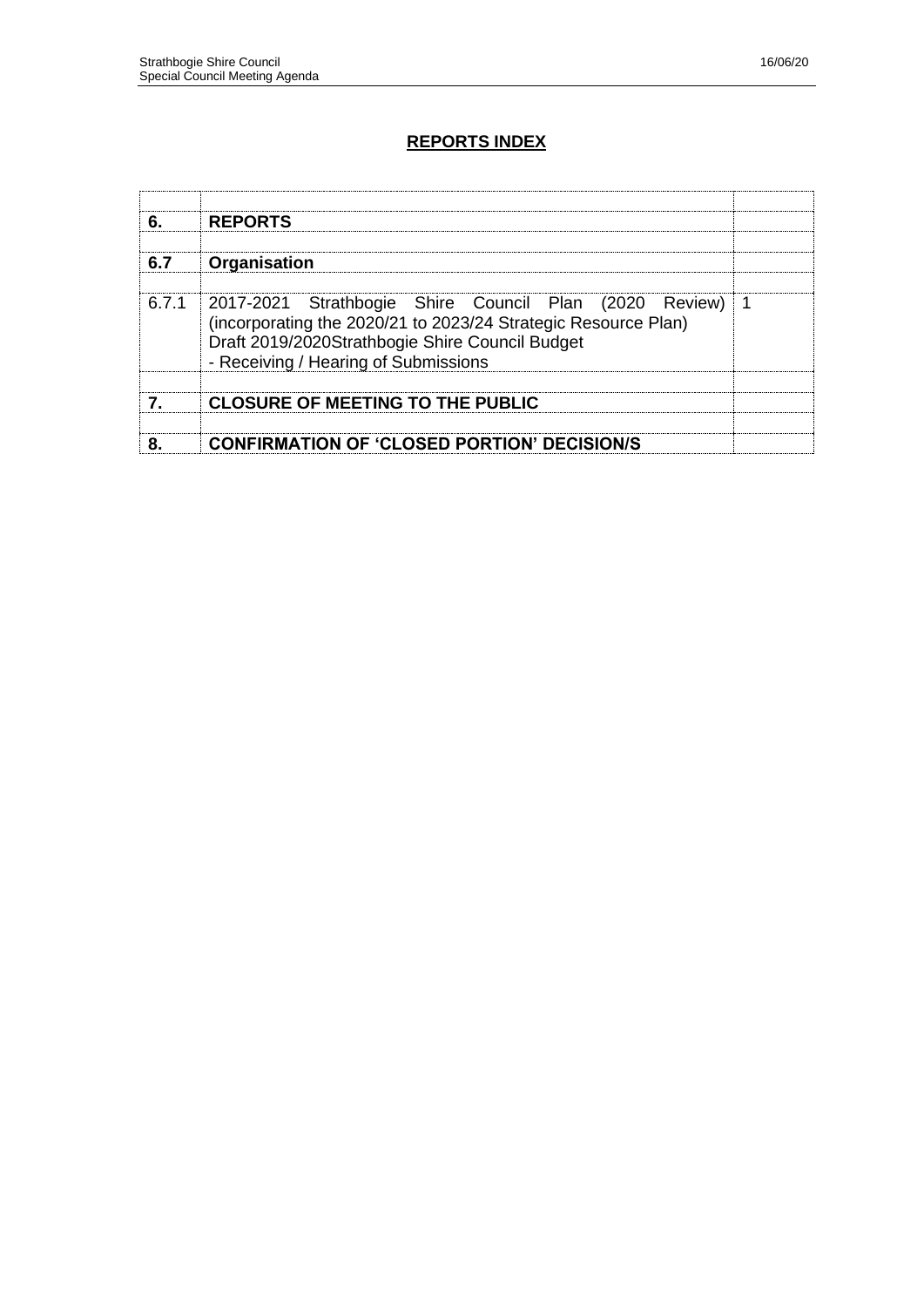# **6. REPORTS**

# **6.7 ORGANISATION**

### **6.7.1 Draft 2020//2021 Strathbogie Shire Council Budget 2017-2021 Strathbogie Shire Council Plan (2020 Review) (incorporating the 2020/21 to 2023/24 Strategic Resource Plan) - Receiving / Hearing of Submissions**

Director Corporate Operations

Responsible Director: Director Corporate Operations / Corporate Operations **Department** 

# *EXECUTIVE SUMMARY*

The purpose of this report is to receive / hear submissions made under Section 223 of the Local Government Act 1989 ("The Act") in relation to the 2020/2021 proposed Budget and 2017-2021 Council Plan (2020) Review.

The closing date for submissions was Tuesday 3 June 2020 at 5.00 p.m.

There were eighty-seven (87) submissions received for the 2020/2021 Draft Budget and two (2) submissions received for the 2017-2021 Council Plan (2020 Review). Eighteen submitters requested to speak to their Budget submissions, and one submitter requested to speak to their Council Plan submission. Copies of all submissions have been distributed to Councillors for their information and are tabled for identification purposes.

# *RECOMMENDATION*

*That Council resolve to –*

- *1. Note that there were eighty-seven submissions received in response to the public advertisement of the 2020/2021 Draft Budget.*
- *2. Note that there were two submissions received in response to the public advertisement of the 2017-2021 Council Plan (2020 Review).*
- *3. Hear those who wish to be heard in support of their written submissions.*
- *4. Formally consider all received submissions and the adoption of the 2020/2021 Draft Budget 2017-2021 and Council Plan (2020 Review) at a Special Meeting of Council to be held on Tuesday 30 June 2020 in the Euroa Community Conference Centre, commencing at 5.00 pm.*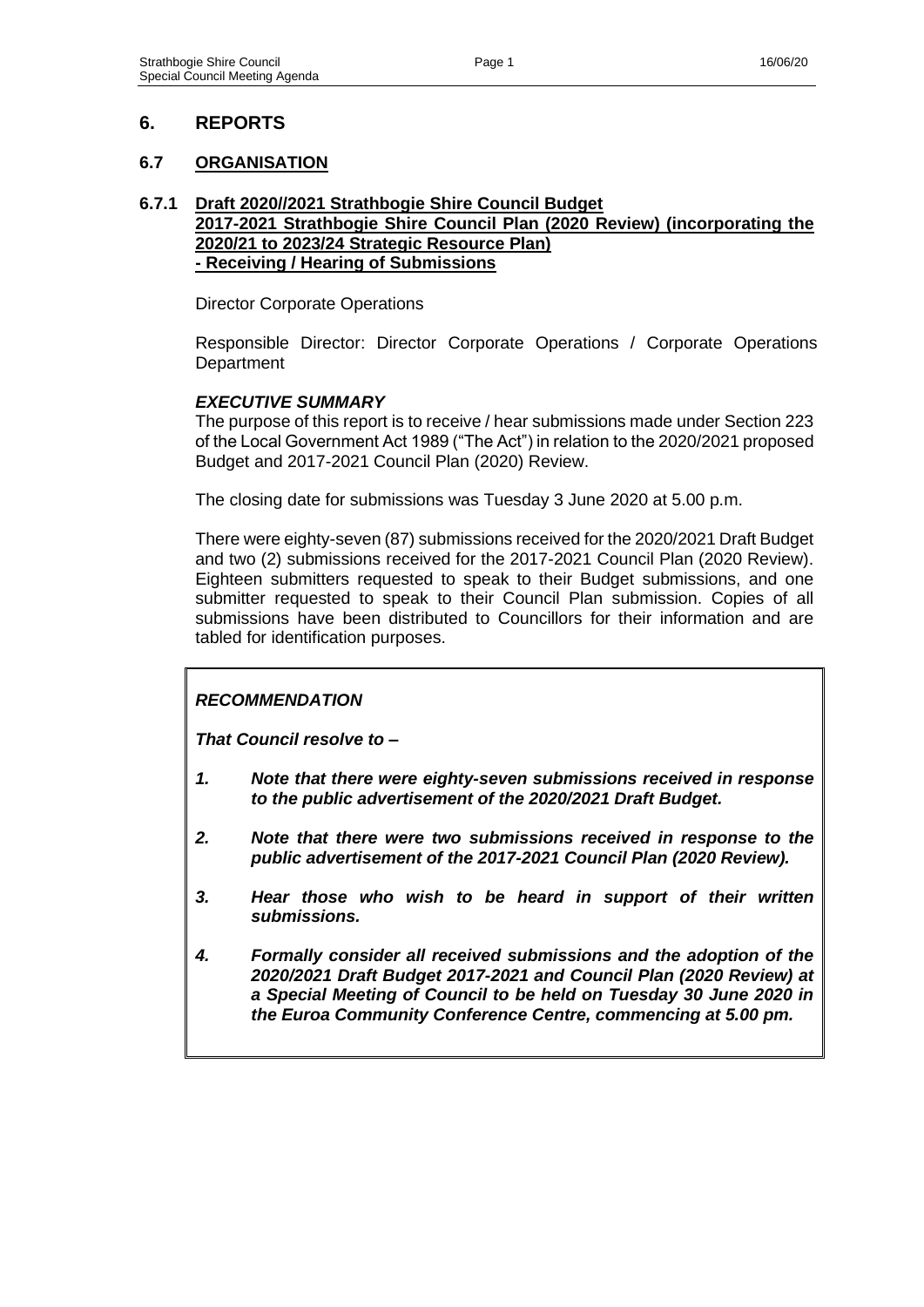6.7.1 Draft 2020//2021 Strathbogie Shire Council Budget

2017-2021 Strathbogie Shire Council Plan (2020 Review) (incorporating the 2020/21 to 2023/24 Strategic Resource Plan)

- Receiving / Hearing of Submissions (cont.)

# *PURPOSE AND BACKGROUND*

The review of the 2017-2021 Council Plan and proposed 2020/21 Budget was considered by Council at a Special Council Meeting held on Monday 27 April 2020. Subsequent to that meeting, public notice of the proposed Budget and Council Plan review was given in local newspapers, calling for submissions under Section 223 of the Act. Submissions in writing were invited until 5.00 p.m. on Tuesday 3 June 2020. The proposed Budget and reviewed Council Plan were made available for inspection and accessible on Council's website. In addition, five community online 2020/21 draft budget online forums were held in May 2020 to provide a further opportunity for our community to have their say on the proposed budget.

# *ISSUES, OPTIONS AND DISCUSSION*

One of the Overarching governance principles in section 9 of the Local Government Act 2020 is that Priority is to be given to achieving the best outcomes for the municipal community, including future generations

The proposal is to hear submissions from the community in regard to a range of issues identified in the Budget and Council Plan – ranging from rate levels, service delivery and capital works. Following the hearing of submissions, Council will determine a position on them at the 30 June 2020 Council meeting.

### *COMMUNITY ENGAGEMENT*

One of the Overarching governance principles in section 9 of the Local Government Act 2020 is that the municipal community is to be engaged in strategic planning and strategic decision making.

Council's proposed Council Plan Review and proposed 2020/21 Draft Budget have been on public exhibition for the statutory period of at least 28 days and submissions were invited from the community.

The 2020/21 Draft Budget provides funding allocations and support for nominated projects to proceed in both operational and capital works budgets, and, where appropriate, further community consultation will occur throughout the year specific to each project.

A series of online consultations have been conducted across the community and submission have been sought and received.

### *POLICY CONSIDERATIONS*

The author of this report considers that the report is consistent with Council Policies, key strategic documents and the Council Plan. Specifically, the proposed Budget and review of the Council Plan are prepared in the context of the Council Plan and Council's long term financial planning.

### *LEGAL CONSIDERATIONS*

One of the Overarching governance principles in section 9 of the *Local Government Act 2020* is that Council decisions are to be made and actions taken in accordance with the relevant law.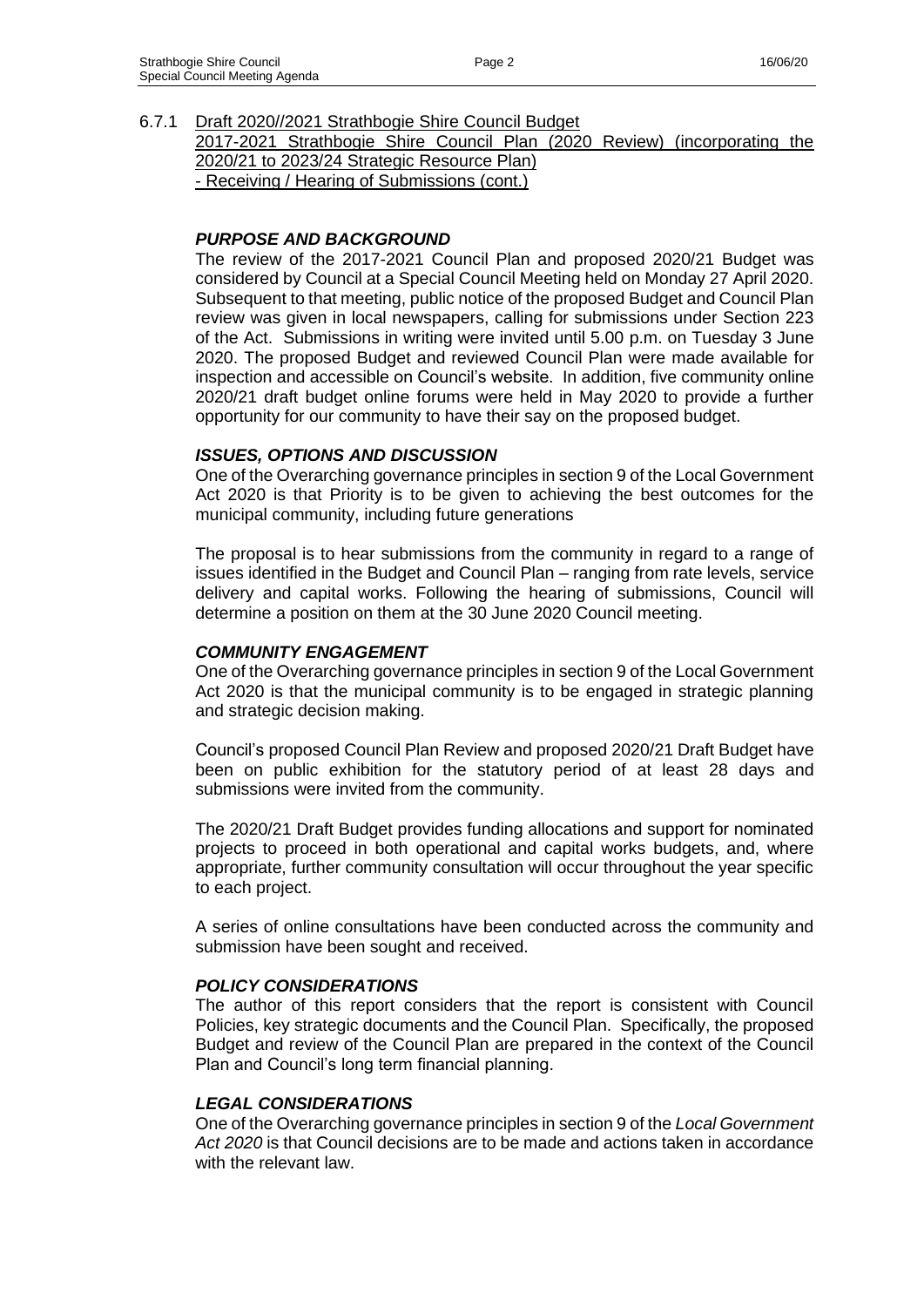### 6.7.1 Draft 2020//2021 Strathbogie Shire Council Budget

2017-2021 Strathbogie Shire Council Plan (2020 Review) (incorporating the 2020/21 to 2023/24 Strategic Resource Plan)

- Receiving / Hearing of Submissions (cont.)

The Local Government Act 1989 requires that Council give public notice of the review of the Council Plan and proposed Budget and invite submissions under Section 223 of the Act. The Act requires that Council must adopt the Budget by 30 June 2020 although an extension has been allowed until in light of the impact of COVID-19.

The Act further requires, under Section 125(7), that Council must consider whether the current Council Plan requires any adjustment. This process satisfies this requirement.

### Conflict of Interest Declaration

Officers providing advice in relation to this report do not have a direct or indirect interest, as provided in accordance with the Local Government Act 1989.

#### **Transparency**

One of the Overarching governance principles in section 9 of the *Local Government Act 2020* is that the transparency of Council decisions, actions and information is to be ensured.

The Budget and Council Plan process has been the subject of extensive promotion, consultation and a significant number of submissions have been received

### *FINANCIAL VIABILITY CONSIDERATIONS*

One of the Overarching governance principles in section 9 of the *Local Government Act 2020* is that the ongoing financial viability of the Council is to be ensured.

The Budget and Strategic Resource Plan are significant documents in ensuring the financial viability of Council.

Funding provided by the Budget allows for service delivery and maintenance and upgrade of Council's asset base.

### *SUSTAINABILITY CONSIDERATIONS*

One of the Overarching governance principles in section 9 of the *Local Government Act 2020* is that the economic, social and environmental sustainability of the municipal district, including mitigation and planning for climate change risks, is to be promoted.

#### **Economic**

The Budget and Council Plan make provision for a number of economic development initiatives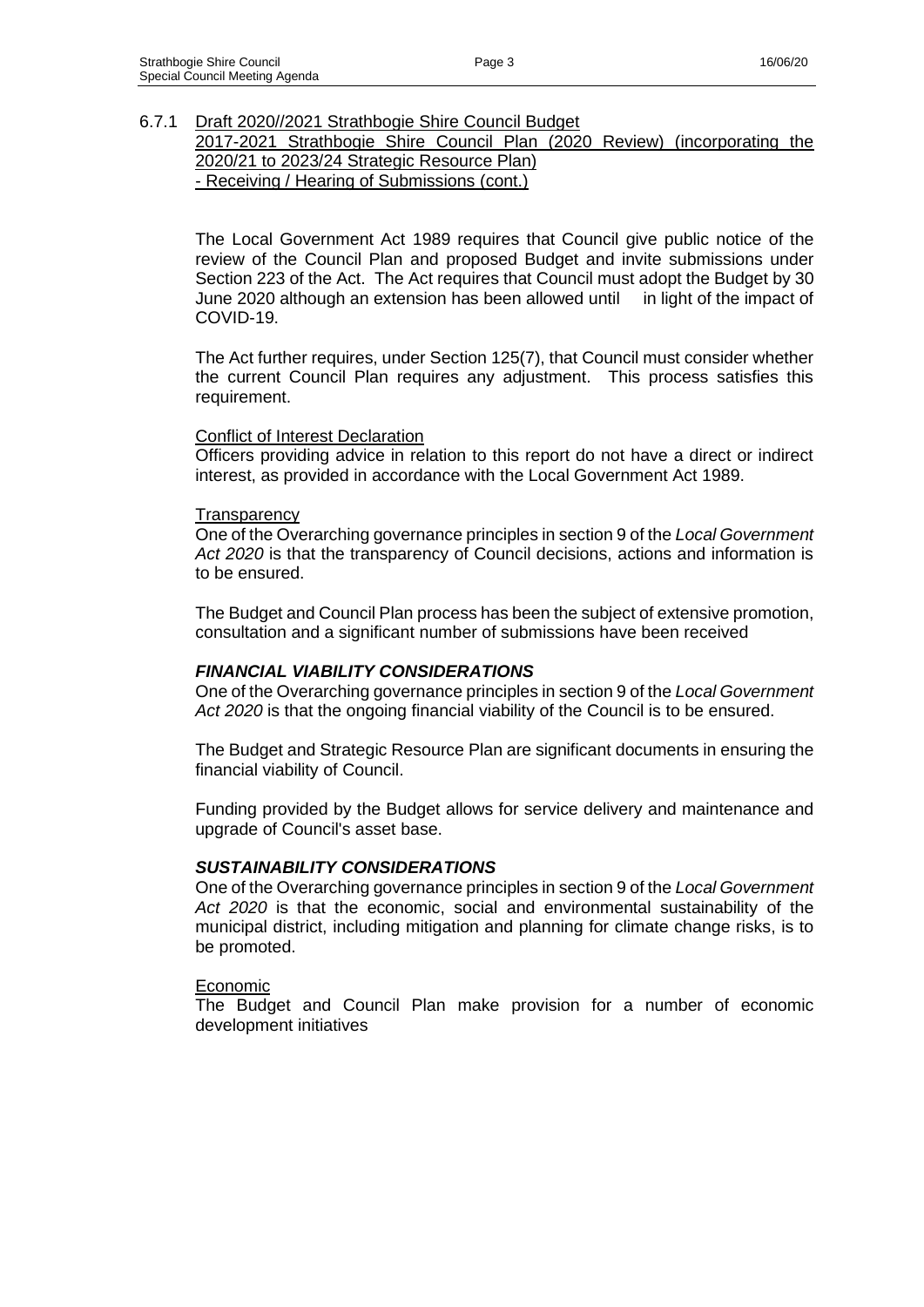### 6.7.1 Draft 2020//2021 Strathbogie Shire Council Budget

2017-2021 Strathbogie Shire Council Plan (2020 Review) (incorporating the 2020/21 to 2023/24 Strategic Resource Plan)

- Receiving / Hearing of Submissions (cont.)

# Social

The Budget and Council Plan address issues of:

- (a) sense of community e.g. cultural activities, stakeholder participation, recognition of diversity, cultural heritage or social cohesion;
- (b) community services e.g. range and quality of services for different groups (children and families, young people, elderly people and people with disabilities), accessibility of services or cost of services;
- (c) community health and well-being e.g. recreation facilities, public safety, health services and facilities or public health implications;
- (d) transport e.g. safety for travellers, emissions and fuel consumption, public transport usage, walking and cycling or transportation needs of all people

through provision of services as well as community facilities.

### **Environmental/Climate change**

The Budget and Council Plan provides funding for initiatives in sustainability including water reuse, alternative energy.

# *INNOVATION AND CONTINUOUS IMPROVMENT*

Investments in information technology and an ongoing process of systems review contributes to innovation or continuous improvement

### *HUMAN RIGHTS CONSIDERATIONS*

This report considers that the recommendation does not limit any human rights under the Victorian Charter of Human Rights and Responsibilities Act 2006.

# **CONCLUSION**

Council should hear the submissions prior to adopting a position in order to finalise the Budget and Council Plan

### *ATTACHMENTS*

Nil.

# *TABLED DOCUMENT*

• Submissions to draft 2020-21 Budget and 017-2021 Council Plan (2020 Review)